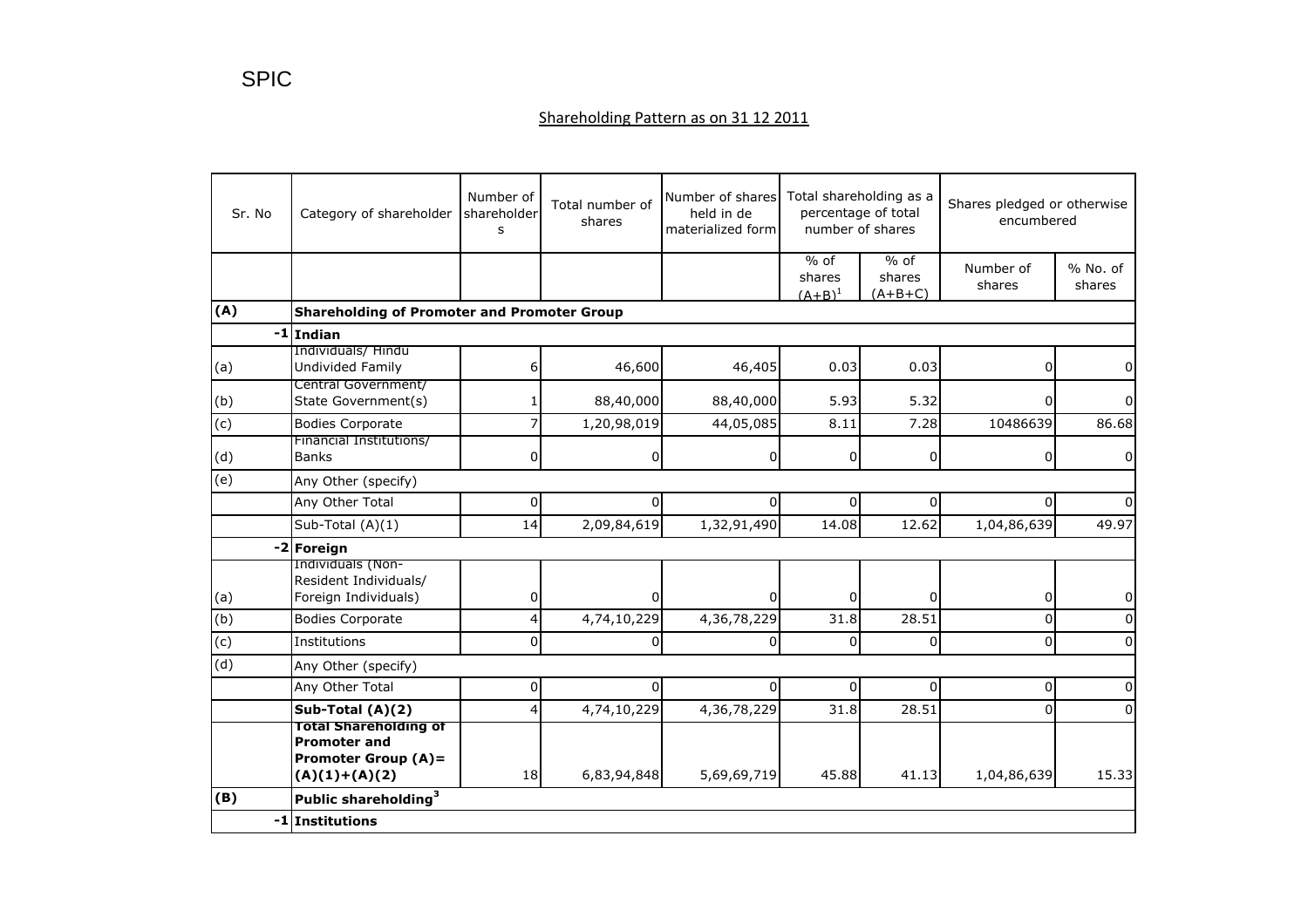| (a)            | Mutual Funds/ UTI                                                                      | 20              | 21,67,140    | 21,57,240       | 1.45           | 1.3      | 0              | $\pmb{0}$      |
|----------------|----------------------------------------------------------------------------------------|-----------------|--------------|-----------------|----------------|----------|----------------|----------------|
| (b)            | Financial Institutions/<br><b>Banks</b>                                                | 50              | 57,99,580    | 57,28,355       | 3.89           | 3.49     | 0              | $\overline{0}$ |
| (c)            | Central Government/<br>State Government(s)                                             | 0               |              | 0               | <sup>0</sup>   | 0        | 0              | 0              |
| (d)            | Venture Capital Funds                                                                  | 0               |              | $\Omega$        | $\Omega$       | $\Omega$ | 0              | $\Omega$       |
| (e)            | <b>Insurance Companies</b>                                                             | 3               | 6,82,366     | 6,81,816        | 0.46           | 0.41     | 0              | 0              |
| (f)            | Foreign Institutional<br>Investors                                                     | 12              | 1,31,563     | 1,23,413        | 0.09           | 0.08     | 0              | 0              |
| (g)            | Foreign Venture Capital<br>Investors                                                   | 0               | 0            | $\overline{0}$  | $\overline{0}$ | 0        | 0              | 0              |
| (h)            | Any Other (specify)                                                                    |                 |              |                 |                |          |                |                |
|                | Any Other Total                                                                        | $\Omega$        | 0            | $\Omega$        | $\Omega$       | $\Omega$ | 0              | 0              |
|                | Sub-Total (B)(1)                                                                       | 85              | 87,80,649    | 86,90,824       | 5.89           | 5.28     | 0              | $\Omega$       |
| $-2$           | <b>Non-institutions</b>                                                                |                 |              |                 |                |          |                |                |
| (a)            | <b>Bodies Corporate</b>                                                                | 1,249           | 1,26,07,849  | 1,25,37,074     | 8.46           | 7.58     | $\overline{0}$ | $\Omega$       |
| (b)            | Individuals                                                                            |                 |              |                 |                |          |                |                |
| (i)            | Individual shareholders<br>holding nominal share<br>capital up to Rs. 1 lakh           | 72,971          | 3,47,78,262  | 3,11,52,473     | 23.33          | 20.92    | 0              | $\overline{0}$ |
| (ii)           | Individual shareholders<br>holding nominal share<br>capital in excess of Rs. 1<br>lakh | 461             | 2,32,44,739  | 2,31,01,389     | 15.59          | 13.98    | 0              | 0              |
| $\overline{c}$ | Any Other (specify)                                                                    |                 |              |                 |                |          |                |                |
|                | (i) Trusts                                                                             | 4               | 17000        | 17000           | 0.01           | 0.01     | <b>NA</b>      | <b>NA</b>      |
|                | (ii) Clearing Members                                                                  | $\overline{57}$ | 150903       | 150903          | 0.1            | 0.09     | <b>NA</b>      | <b>NA</b>      |
|                | (v) Foreign National                                                                   | 1               | 200          | 200             | $\Omega$       | $\Omega$ | <b>NA</b>      | <b>NA</b>      |
|                | (iv) OCB                                                                               | $\overline{2}$  | 39800        | 39150           | 0.03           | 0.02     | <b>NA</b>      | <b>NA</b>      |
|                | $(iii)$ N R I s                                                                        | 447             | 1070274      | 1054703         | 0.72           | 0.64     | <b>NA</b>      | <b>NA</b>      |
|                | Any Other Total                                                                        | 511             | 12,78,177    | 12,61,956       | 0.86           | 0.77     | $\Omega$       | $\pmb{0}$      |
|                | Sub-Total(B)(2)                                                                        | 75,192          | 7,19,09,027  | 6,80,52,892     | 48.23          | 43.25    | 0              | $\mathbf 0$    |
|                | <b>Total Public</b><br>Shareholding $(B)$ =<br>$(B)(1)+(B)(2)$                         | 75,277          | 8,06,89,676  | 7,67,43,716     | 54.12          | 48.53    | 0              | $\mathbf 0$    |
|                | $TOTAL(A)+(B)$                                                                         | 75,295          | 14,90,84,524 | 13, 37, 13, 435 | 100            | 89.66    | 1,04,86,639    | 7.03           |